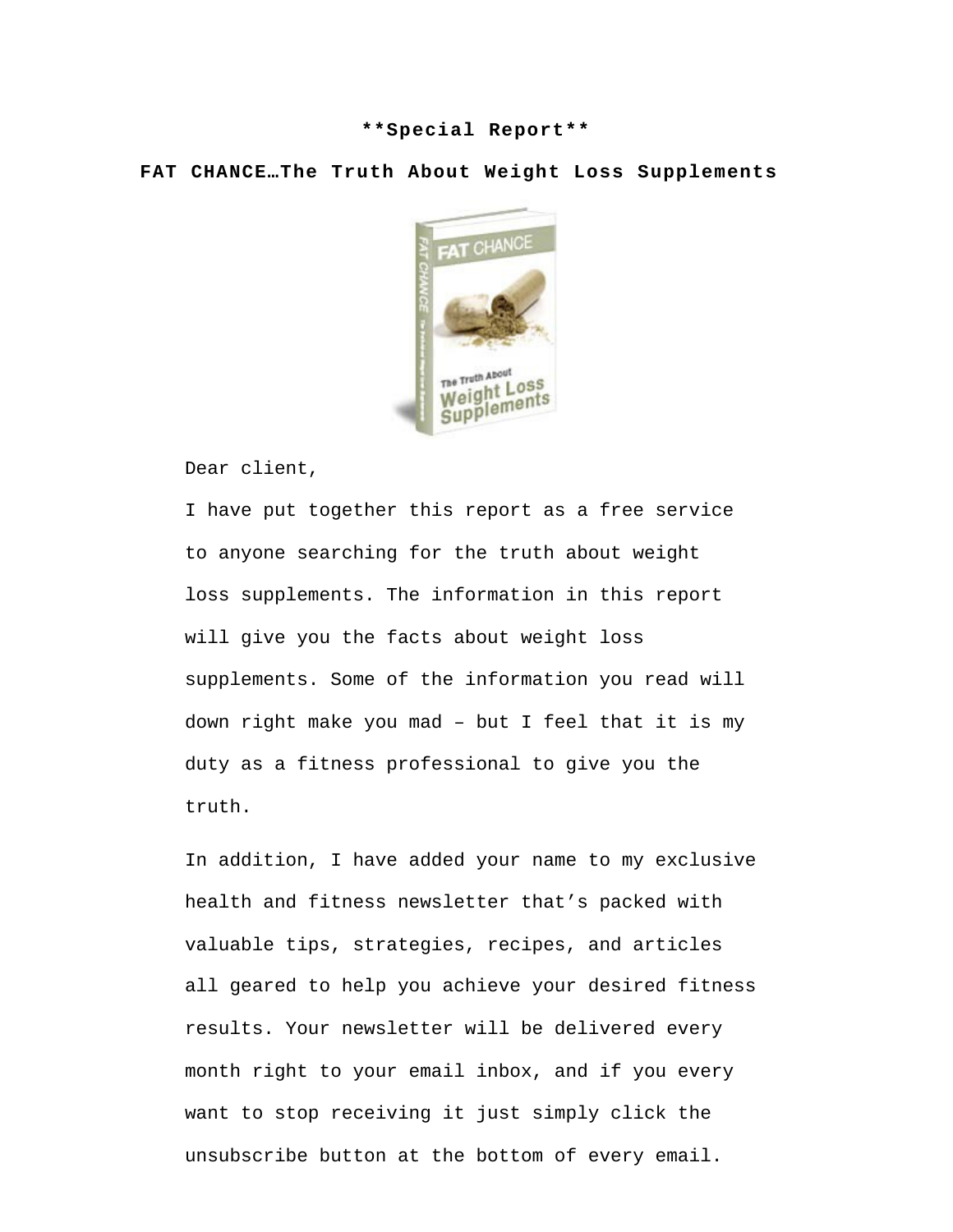So without further ado, here is the low-down on weight loss supplements that you need to know about.

If you have opened a magazine, turned on the radio, or glanced at the T.V. lately then you know there is an overabundance of weight loss supplements currently on the market.

Some claim that you will lose 5 pounds in a week, others claim that you will lose 3 dress sizes in a month, and my personal favorite claims that you will lose 20 pounds in 10 days.

Do these pills really have the ability to "melt away pounds" or "burn fat in your sleep"? The correct answer is probably on the tip of your tongue… No! No matter how much we enjoy the fantasy of a magic pill turning us into a supermodel, deep down we know that this is simply not realistic.

A \$30 billion dollar industry thrives on our false hope of miraculous weight loss supplements itching to effortlessly turn us into svelte hard bodies. It is time that we came face to face with the real facts about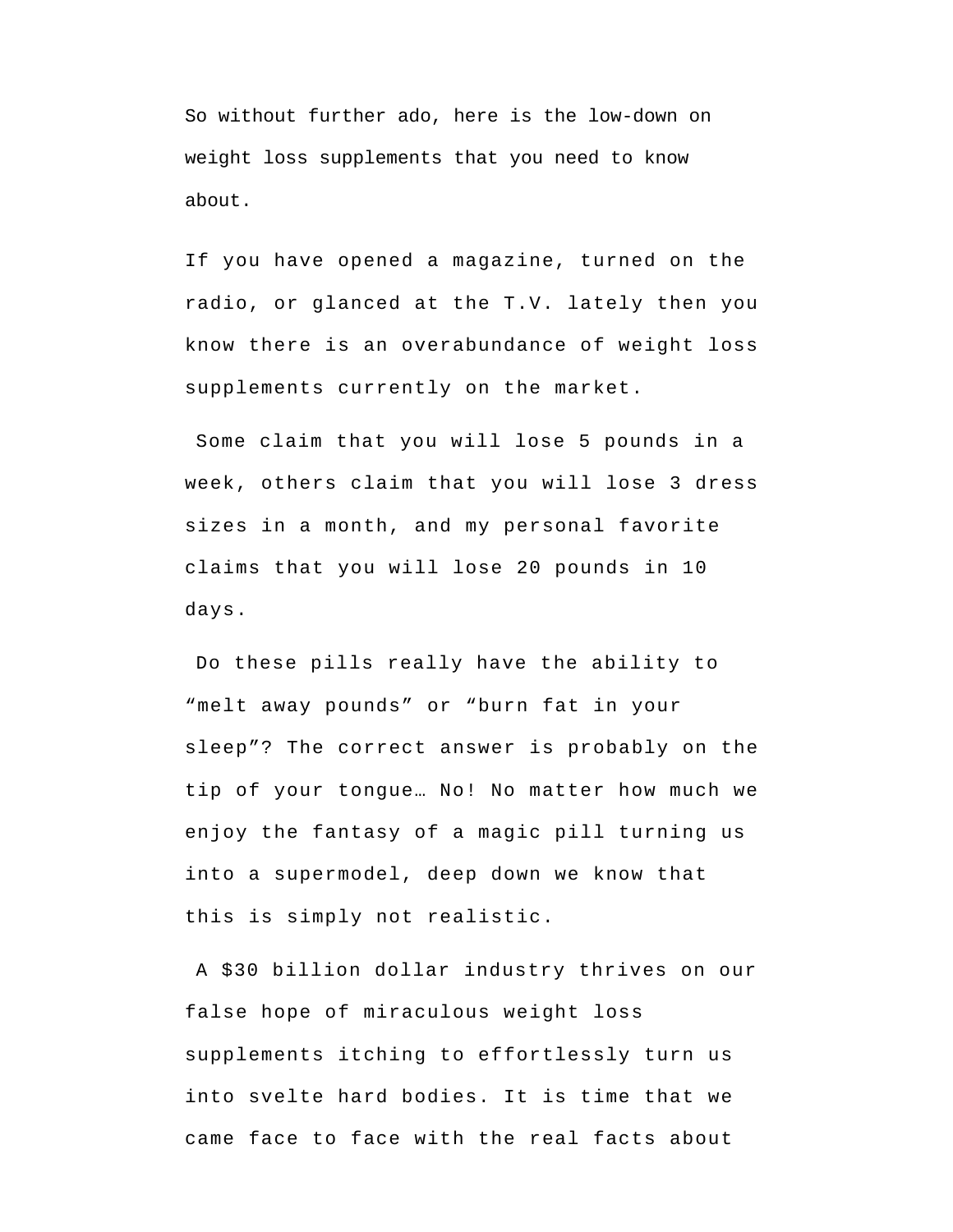weight loss as we cast off all misconceptions.

In reality, research shows that 95% of weight loss induced by supplements will be gained back in no less than 3 years. The Food and Drug Administration has gone so far as to declare that a weight loss supplement with a proven record of long-term success DOESN'T EXSIST!

And to think that billions of dollars are spend on products that are PROVEN to not work!

*How is this possible*? You ask. *Isn't it against the law to make false claims about a pill?* This is where things get hairy…

These so-called weight loss supplements are acknowledged as 'food' by the FDA and are

therefore not evaluated for their safety and effectiveness.

*So you are telling me that weight loss supplements can make outrageous claims*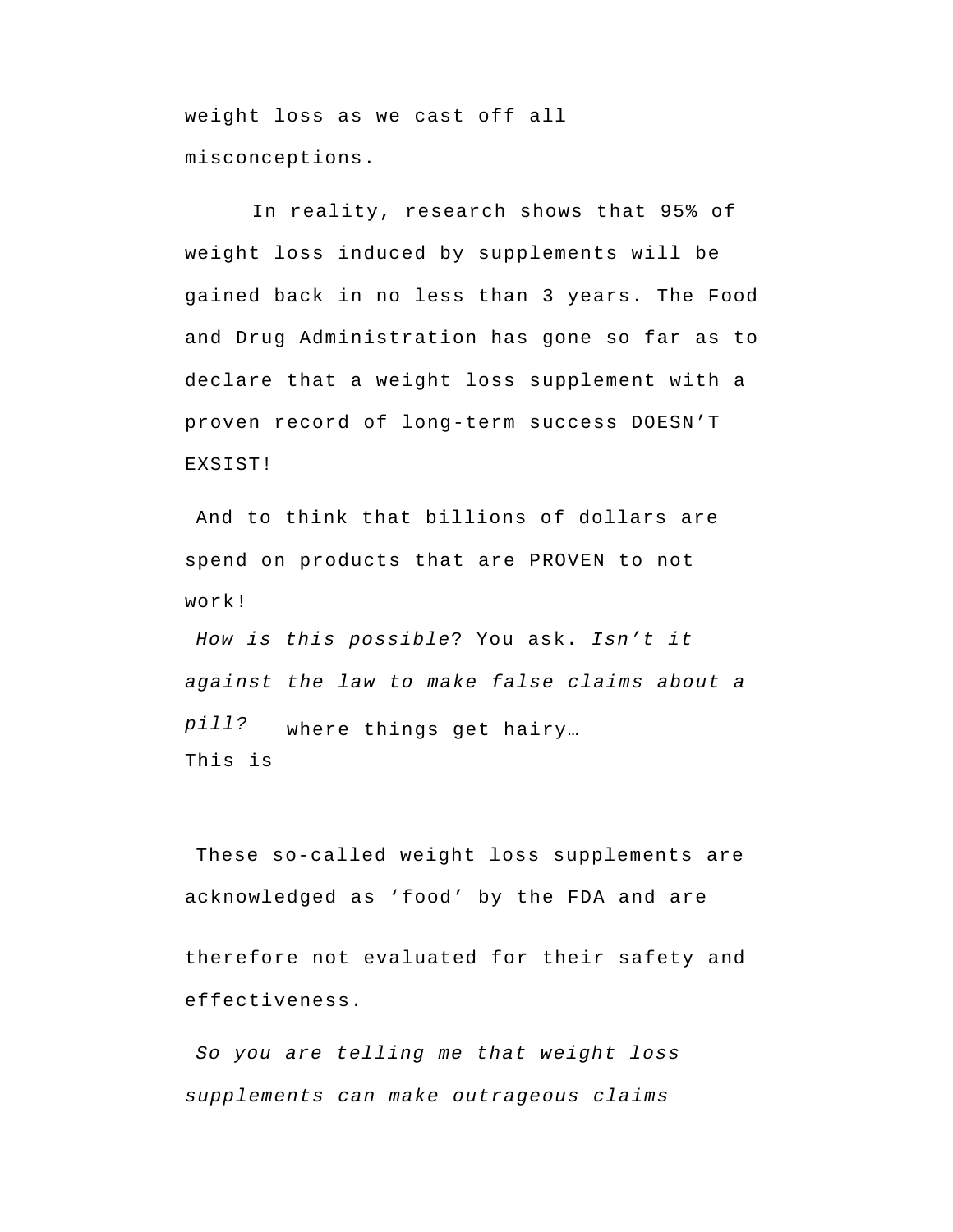*without backing them up?* Yep. Sad, but true. Here are the hard facts about magical weight loss pills:

• Most weight loss supplements contain appetite suppressants that have been known to cause reactions in some people that lead to strokes, heart attacks, panic attacks, and even death.

• Quite often the few pounds that you do end up losing with weight loss supplements are due to the diuretics that they contain. A

diuretic is a substance that flushes water out of your body, providing a quick and temporary dip on the scale.

• Weight loss supplements are expensive! It may be easy to justify the cost to yourself when you believe that your hard earned

money is being spent on sculpting your figure, but don't be fooled! The useless pills cost the manufacturer only pennies to produce, while they charge you an arm and a leg.

Next time you see a stunning before and after picture of the guy or gal that lost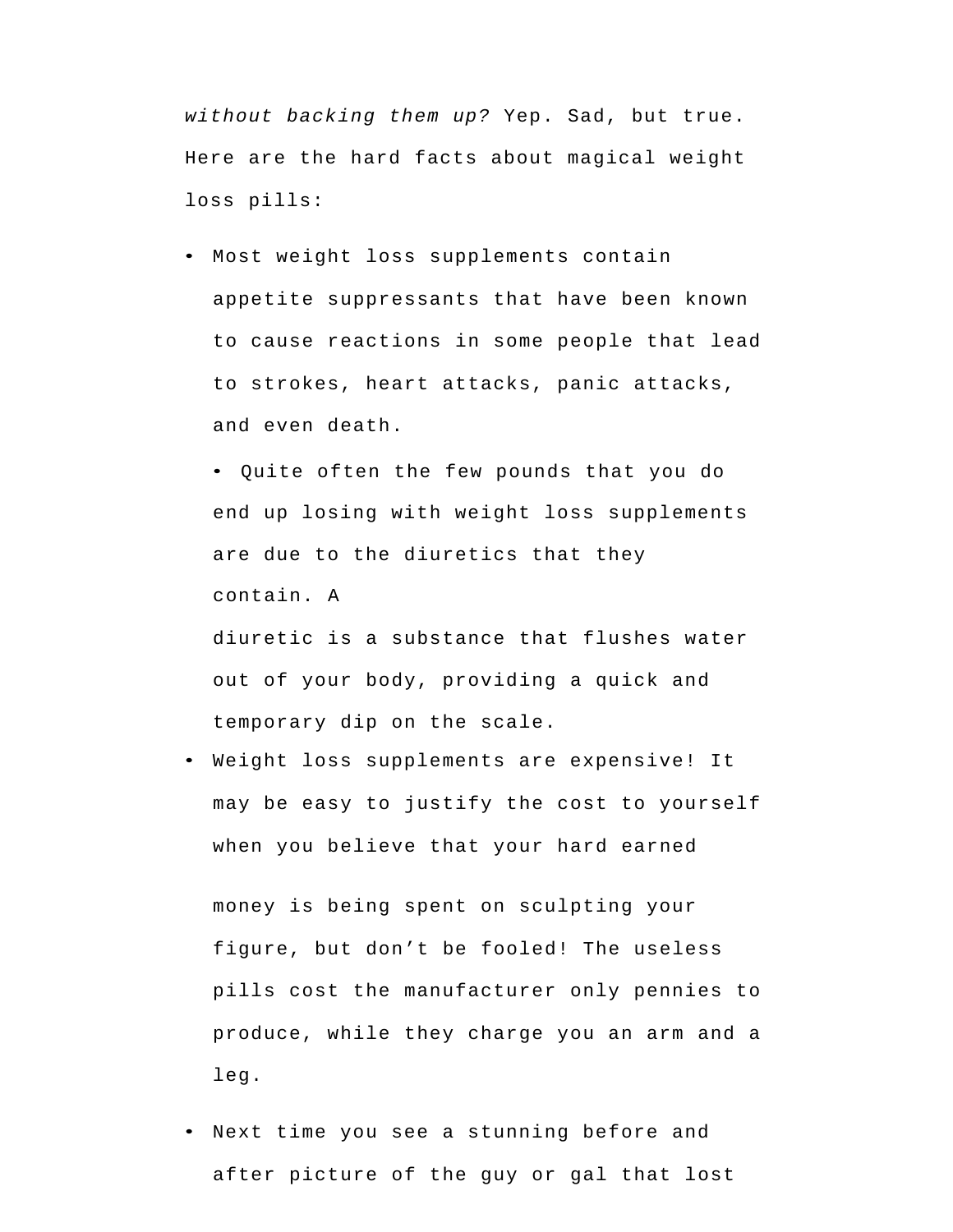200 pounds by taking a certain supplement, beware! There is a higher probability of you being struck by lightening tonight than that claim being true. Most spokespersons and testimonials for weight loss supplements are false, and are only there to entice an unsuspecting public.

• Weight loss supplement companies admit that their products will not work without the

accompaniment of calorie restriction and an increase in physical activity.

But wait! Before you kiss your weight loss dreams goodbye forever, sentencing yourself to life in the fat jeans, READ ON! There is a way to achieve long-term weight loss!

Here it is, brace yourself…

The sure-fire, safe and effective way to achieve healthy weight loss is…to eat a balanced diet and to participate in regular exercise.